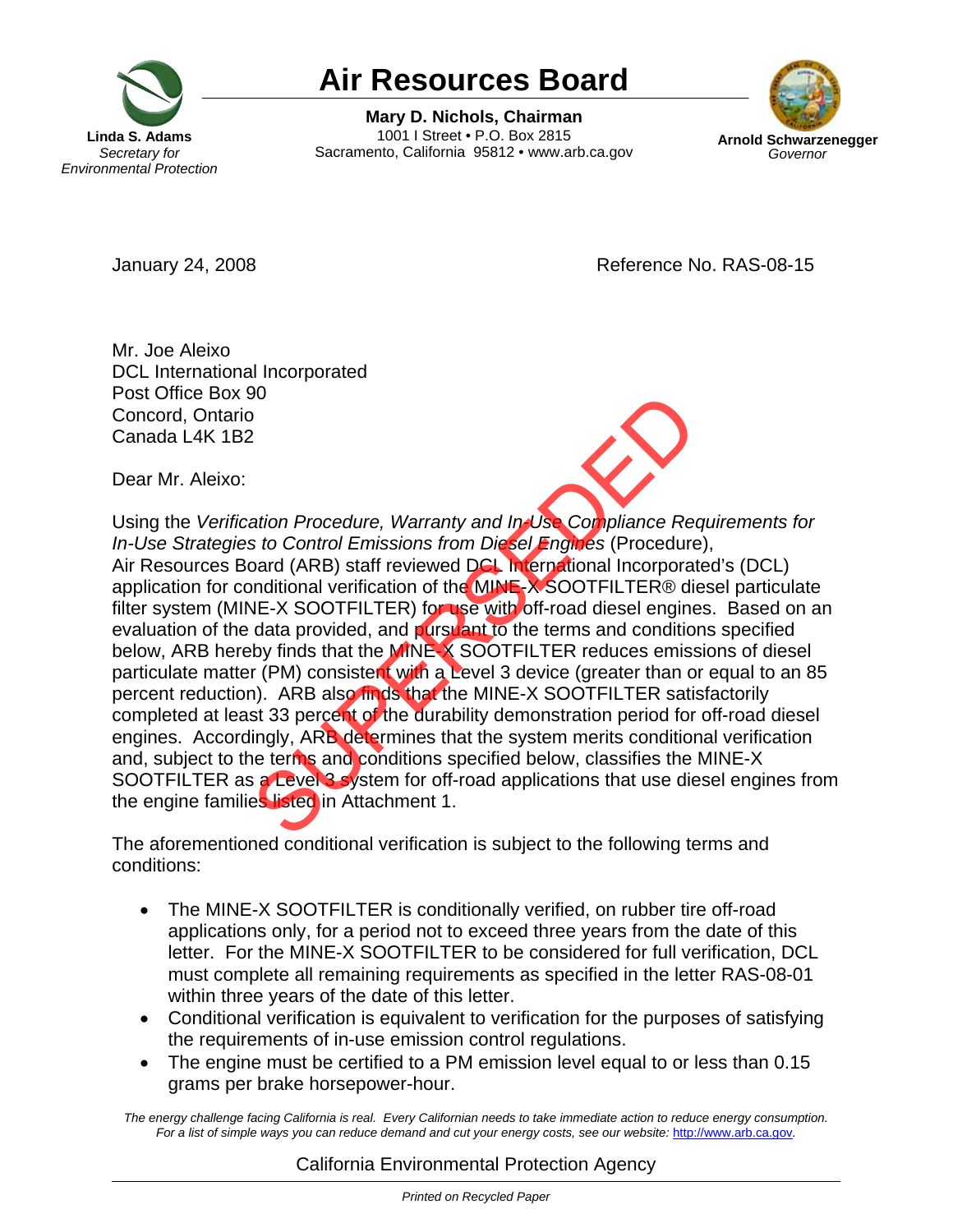- The application must have a duty cycle with an average temperature profile of greater than 300 degrees Celsius for at least 30 percent of the operating cycle.
- The engine is originally manufactured from model year 1996 through 2008 having one of the engine family numbers listed in Attachment 1.
- The engine must be in either the Tier 1, Tier 2 or Tier 3 emissions standard categories.
- The engine must not have a rated power of at least 175 horsepower and less than 300 horsepower.
- The engine must not employ exhaust gas recirculation.
- The engine must be four-stroke
- The engine can be mechanically or electronically controlled
- The engine can be turbocharged or naturally aspirated.
- The engine may or may not have a pre-existing original equipment manufacturer oxidation catalyst.
- The engine must not have a pre-existing diesel particulate filter from the original equipment manufacturer.
- The engine must be well maintained and not consume lubricating oil at a rate greater than that specified by the engine manufacturer.
- The engine must be operated on diesel fuel with a sulfur content of no more than 15 parts per million (ppm) by weight.
- The product must not be operated with fuel additives, as defined in Section 2701 of Title 13, of the California Code of Regulations (CCR), unless explicitly verified for use with the fuel additive(s). busepower.<br>
e must not employ exhaust gas recirculation.<br>
e must be four-stroke<br>
e can be mechanically or electronically controlled<br>
e can be turbocharged or naturally aspirated.<br>
e must not have a pre-existing original eq
- Lubricating oil, or other oil, should not be mixed with the fuel.
- The product must not be used with any other systems or engine modifications without ARB and manufacturer approval.
- The other terms and conditions specified below.

It is also ordered and resolved that installation of the MINE-X SOOTFILTER, manufactured by DCL International Incorporated, 241 Bradwick Drive, Concord, Ontario, Canada L4K 1K5, has been found not to reduce the effectiveness of the applicable vehicle pollution control system, and therefore, the MINE-X SOOTFILTER is exempt from the prohibitions in section 27156 of the Vehicle Code for installation on offroad equipment using engines from the families listed in Attachment 1.

This exemption is only valid provided the engines meet the aforementioned conditions.

ARB reserves the right in the future to review this conditional verification letter and the exemption provided herein to assure that the exempted and conditionally verified add-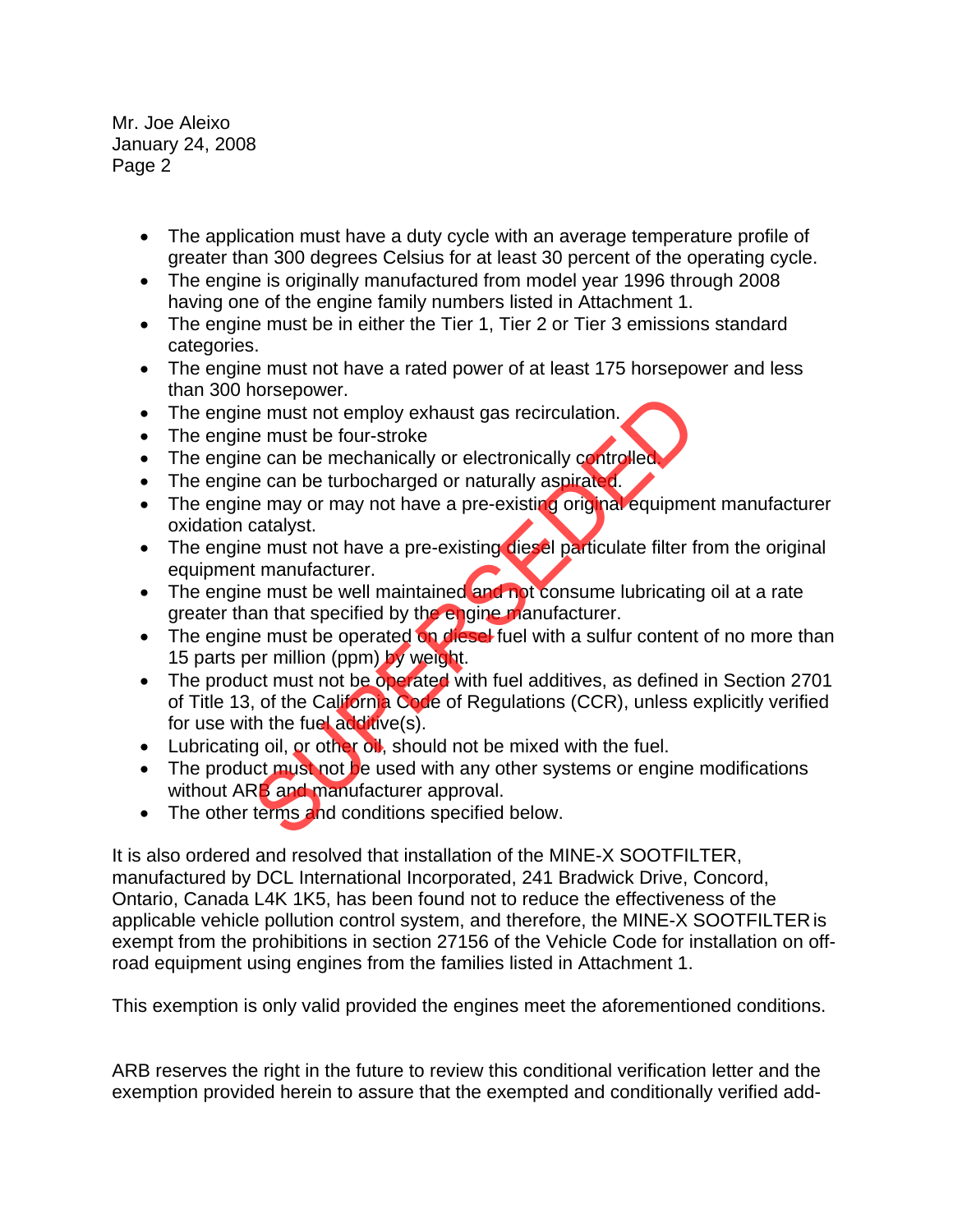on or modified part continues to meet the standards and procedures of Title 13, sections 2222, et seq and sections 2700 through 2710, of the California Code of Regulations (CCR).

The MINE-X SOOTFILTER is a passively regenerated diesel particulate filter system consisting of a catalyzed non-blocking flow-through filter followed by a wall-flow diesel particulate filter and a backpressure and temperature monitoring system. The major components of the MINE-X SOOTFILTER are identified in Attachment 2. A schematic of the approved product and engine labels is shown in Attachment 3

No changes are permitted to the device. ARB must be notified, in writing, of any changes to any part of the MINE-X SOOTFILTER. Any changes to the device must be evaluated and approved by ARB. Failure to do so shall invalidate this conditional verification. duct and engine labels is shown in Attachment 3<br>permitted to the device. ARB must be notified, in writing and of the MINE-X SOOTFILTER. Any changes to the<br>pproved by ARB. Failure to do so shall invalidate this correct to d

Changes made to the design or operating conditions of the MINE-X SOOTFILTER, as exempted by ARB, which adversely affect the performance of the vehicle's pollution control system, shall invalidate this conditional verification.

Marketing of the MINE-X SOOTFILTER using identification other than that shown in this conditional verification letter or for an application other than that listed in this conditional verification letter shall be prohibited unless prior approval is obtained from ARB.

This conditional verification shall not apply to any MINE-X SOOTFILTER advertised, offered for sale, sold with, or installed on a motor vehicle prior to or concurrent with transfer to an ultimate purchaser.

As specified in the Procedure, ARB assigns each diesel emission control strategy a family name. The designated family name for the conditional verification as outlined above is:

## **CA/DCL/2008/PM3/N00/OFF/DPF01**.

DCL, their distributors, or installers shall review actual operating conditions prior to retrofitting an engine with the MINE-X SOOTFILTER to ensure compliance with the terms and conditions of this conditional verification.

Additionally, as stated in the Procedure, DCL is responsible for honoring the required warranty (section 2707) and conducting in-use compliance testing (section 2709).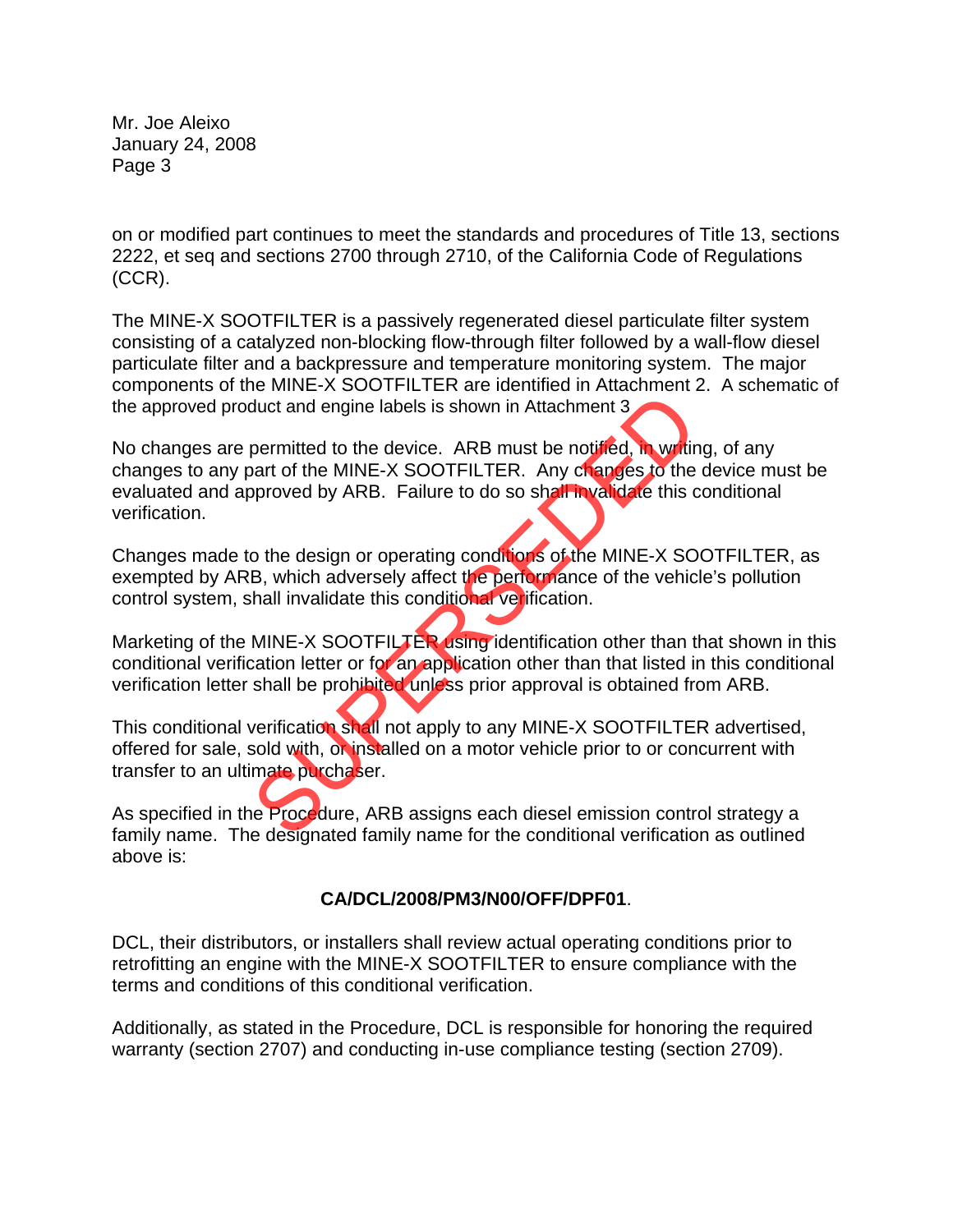This conditional verification is valid provided that the diesel fuel used in conjunction with the device complies with Title 13, CCR, sections 2281 and 2282, and if biodiesel is used, the biodiesel blend shall be 20 percent or less subject to the following conditions:

- The biodiesel portion of the blend complies with the American Society for Testing and Materials specification D6751 applicable for 15 ppm sulfur content;
- The diesel fuel portion of the blend complies with Title 13, CCR, sections 2281 and 2282;
- The use of biodiesel applies to devices verified to reduce only diesel particulate matter; and other alternative diesel fuels such as, but not limited to, ethanol diesel blends and water emulsified diesel fuel are excluded from this conditional verification. Function of the alternative diesel fuels such as, but not imited<br>indistant and water emulsified diesel fuels such as, but not imited<br>inds and water emulsified diesel fuels such as, but not imited<br>into an<br>inally verificatio

Systems conditionally verified in this letter shall conform to all applicable California emissions regulations.

This conditional verification does not release DCL from complying with all other applicable regulations.

Violation of any of the above conditions shall be grounds for revocation of this conditional verification.

Thank you for participating in ARB's diesel emission control strategy verification program. If you have any questions or comments, please contact Ms. Shawn Daley, Manager, at (626) 575-6972 or by email to sdaley@arb.ca.gov.

Sincerely,

/s/

Robert H. Cross, Chief Mobile Source Control Division

| Attachment 1: | ARB Approved Model Year 1996 to 2008 Engine Families for the |
|---------------|--------------------------------------------------------------|
|               | <b>Conditionally Verified MINE-X SOOTFILTER</b>              |
| Attachment 2: | Parts List for the Conditionally Verified MINE-X SOOTFILTER  |
| Attachment 3: | Label for the MINE-X SOOTFILTER                              |

cc: Ms. Shawn Daley, Manager Retrofit Assessment Section